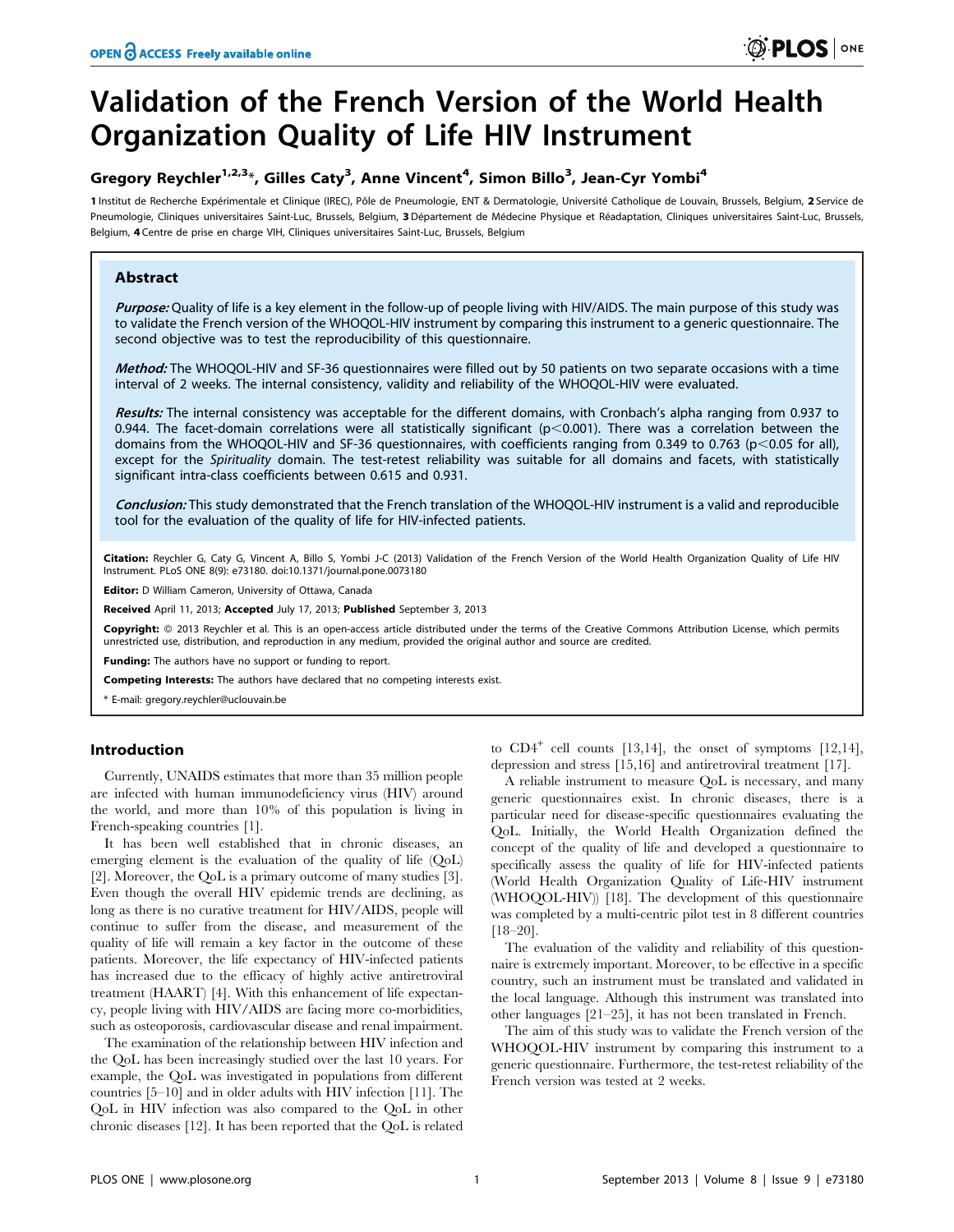Table 1. Socio-demographic relatives and related-HIV informations of the sample of patients.

|                               | <b>Group test-retest</b> |
|-------------------------------|--------------------------|
| Gender                        |                          |
| Male                          | 32 (64.0)                |
| Female                        | 18 (36.0)                |
| <b>Education</b>              |                          |
| None                          | 0(0.0)                   |
| Primary school                | 0(0.0)                   |
| Secondary school              | 22 (44.0)                |
| Second cycle                  | 20 (40.0)                |
| Third cycle                   | 8(16.0)                  |
| <b>Marital status</b>         |                          |
| Single                        | 21 (42.0)                |
| Married/Co-habiting           | 17 (34.0)                |
| Separeted/Divorced            | 8(16.0)                  |
| Widowed                       | 4(8.0)                   |
| <b>Health status</b>          |                          |
| Poor                          | 2(4.0)                   |
| Neither good nor poor         | 13 (26.0)                |
| Good                          | 27 (54.0)                |
| Very good                     | 8(16.0)                  |
| <b>HIV status</b>             |                          |
| Asymptomatic                  | 39 (78.0)                |
| Symptomatic                   | 3(6.0)                   |
| <b>AIDS</b>                   | 8(16.0)                  |
| <b>Treatment history</b>      |                          |
| <b>HAART</b>                  | 45 (90.0)                |
| Untreated                     | 5(10.0)                  |
| <b>Route of infection</b>     |                          |
| Sexual intercourse with man   | 36 (72.0)                |
| Sexual intercourse with woman | 3(6.0)                   |
| Drug use                      | 1(2.0)                   |
| <b>Blood contamination</b>    | 5(10.0)                  |
| Other                         | 5(6.0)                   |

Results are expressed by number of subjects (percentage). doi:10.1371/journal.pone.0073180.t001

# Materials and Methods

#### Ethics Statement

The study was approved by the regional Ethics Committee in Cliniques universitaires Saint-Luc and Universite´ catholique de Louvain in Brussels (B403201213334). All of the patients provided written informed consent.

#### Subjects

HIV-infected patients regularly attending the outpatient infectious disease clinic of Cliniques universitaires Saint-Luc were recruited on a voluntary basis and without financial compensation for this study. Consecutive patients fulfilling the inclusion criteria were selected by the physician after approval of the patients to enroll in the study until 50 patients were included in the second part of the study.

The following inclusion criteria were used: 18 years or older, infected with HIV for at least 6 months [26] and a native French speaker (patients born in a francophone family speaking French at home and living in the francophone part of Belgium). The patients that were unstable (defined by any modification of health outcomes) for the duration of the study were excluded from the second phase of the study.

#### Protocol

The study included two phases. During the visit, the patients received both questionnaires (WHOQOL-HIV and MOS 36-item short form (SF-36)). They were asked to fill out these questionnaires while attending the consultation (Phase I). During this time, they received a second package including the questionnaires with a stamped and addressed reply envelope. They were asked to fill out these questionnaires 15 days later and then send them back so that the responses obtained during the initial visit could be compared with the later responses (Phase II). If more than 20% of the items were not filled out, the patient was excluded from the study. Trained researchers were present to provide assistance in completing the questionnaires if necessary.

#### Procedure

The process was based on Beaton's guidelines [27]. The initial WHOQOL-HIV instrument was translated from English into international French using two bilingual translators with a medical background whose primary language was French. Both French translations were performed, and any resulting issues were resolved. One independent translator translated this new version back into English, and the translation was compared to the original version. This translator was a native English speaker.

#### Questionnaires

WHOQOL-HIV. WHOQOL-HIV is a self-reported questionnaire. In the original version, socio-demographic information regarding sex and age are obtained. The HIV-related information includes the mode of transmission, HIV status and year of diagnosis. General health status is evaluated by asking the subjects to rate his or her health on the Likert scale, which ranges from very poor (1) to very good (5). WHOQOL-HIV includes 120 items and 37 important questions. The structure of the WHOQOL-HIV questionnaire includes a profile with scores across six domains (physical, psychological, level of dependence, social relationships, environment and spirituality) and 29 facets, with 5 of these facets relating to HIV/AIDS (symptoms of person living with HIV/ AIDS (PLWHA), social inclusion, forgiveness and blame, concerns about the future, death and dying). Non-specific questions concerning the subject's overall QoL and health status are also included. All of the items are rated on a five-point scale (not at all to extremely for the intensity and capacity domains; never to always for frequency; very dissatisfied to very satisfied or very good to very poor for evaluation). For negatively framed items, the scores are reversed so that the higher the score, the better the QoL. A score is calculated from the facet and domain. Each item of a facet and facet of a domain contribute equally to the facet and domain scores, respectively.

MOS 36-item short form (SF-36). The SF-36 is an autoevaluation short-form health instrument [28,29] and was previously validated in French [30]. This form includes 36 items and covers eight different scales: physical functioning (PF), role limitations due to physical health problems (RP), bodily pain (BP), general health perceptions (GH), vitality (VT), social functioning (SF), role limitations related to emotional problems (RE), and mental health (MH). A linear transformation on a 0 to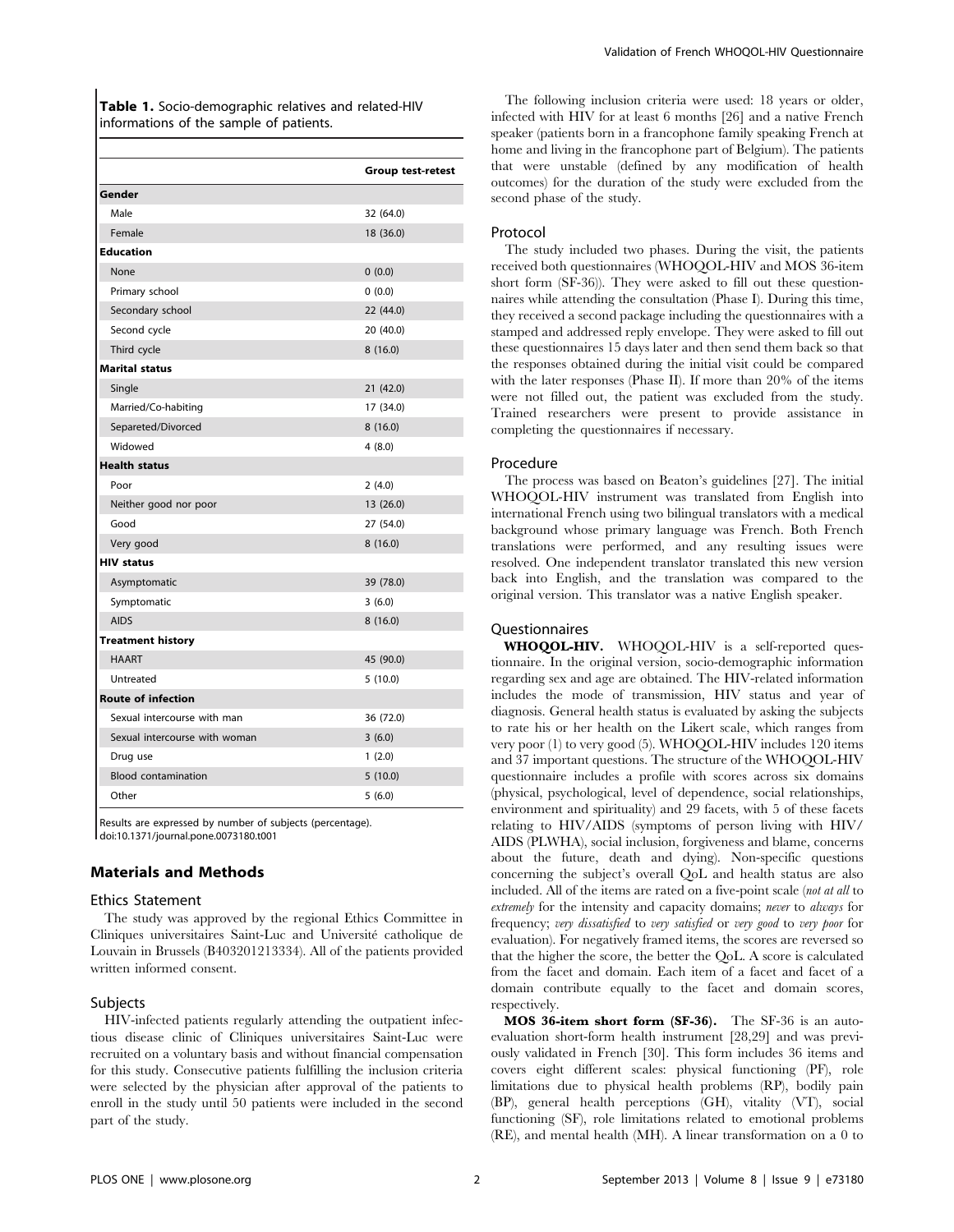#### Table 2. Descriptive scores for WHOQOL-HIV.

|                                          | Mean  | SD   | Correlation              | Cronbach |
|------------------------------------------|-------|------|--------------------------|----------|
| Domain 1 _ Physical                      | 14.60 | 3.57 | $\overline{a}$           | 0.942    |
| Pain and discomfort                      | 3.72  | 0.91 | 0.720                    | 0.941    |
| Energy and fatigue                       | 3.48  | 0.92 | 0.843                    | 0.940    |
| Sleep and rest                           | 4.00  | 1.00 | 0.632                    | 0.941    |
| Symptoms of PLWHAs                       | 3.61  | 1.05 | 0.765                    | 0.940    |
| Domain 2 _ Psychological                 | 14.89 | 2.54 | $\overline{a}$           | 0.937    |
| Positive feelings                        | 3.68  | 0.75 | 0.812                    | 0.941    |
| Cognitions                               | 3.79  | 0.68 | 0.840                    | 0.941    |
| Self-esteem                              | 3.63  | 0.69 | 0.842                    | 0.941    |
| Body image and appearance                | 3.70  | 1.01 | 0.722                    | 0.941    |
| Negative feelings                        | 3.81  | 0.83 | 0.815                    | 0.941    |
| Domain 3 _ Level of independence         | 15.78 | 3.30 | $\overline{a}$           | 0.940    |
| <b>Mobility</b>                          | 4.23  | 0.88 | 0.751                    | 0.941    |
| Activities of daily living               | 4.10  | 0.81 | 0.844                    | 0.940    |
| Dependence on medication or treatment    | 3.40  | 1.36 | 0.705                    | 0.941    |
| Work capacity                            | 4.04  | 1.04 | 0.905                    | 0.940    |
| Domain 4 _ Social relationships          | 14.74 | 2.54 | $\qquad \qquad -$        | 0.940    |
| Personal relationships                   | 3.94  | 0.59 | 0.796                    | 0.941    |
| Social support                           | 3.54  | 0.80 | 0.723                    | 0.942    |
| Sexual activity                          | 3.40  | 1.03 | 0.731                    | 0.941    |
| Social inclusion                         | 3.87  | 0.92 | 0.803                    | 0.941    |
| Domain 5 _ Environment                   | 15.38 | 2.20 | $\overline{a}$           | 0.938    |
| Physical safety and security             | 3.78  | 0.69 | 0.728                    | 0.941    |
| Home environment                         | 3.89  | 0.84 | 0.760                    | 0.941    |
| <b>Financial resources</b>               | 3.37  | 1.08 | 0.735                    | 0.941    |
| Health and social care                   | 4.19  | 0.57 | 0.542                    | 0.942    |
| New information or skills                | 3.92  | 0.71 | 0.633                    | 0.942    |
| Recreation and leisure                   | 3.64  | 0.77 | 0.823                    | 0.941    |
| Physical environments                    | 3.98  | 0.60 | 0.702                    | 0.942    |
| Transport                                | 4.00  | 0.90 | 0.747                    | 0.941    |
| Domain 6 _ Spirituality                  | 14.11 | 3.37 | $\overline{\phantom{0}}$ | 0.944    |
| Spirituality, Religion, Personal beliefs | 3.38  | 1.25 | 0.538                    | 0.944    |
| Forgiveness                              | 3.81  | 1.07 | 0.713                    | 0.941    |
| Fear of the future                       | 3.53  | 1.13 | 0.835                    | 0.941    |
| Death and dying                          | 3.41  | 1.19 | 0.833                    | 0.941    |
| Overall QoL & general health perception  | 15.56 | 2.82 |                          | 0.938    |

doi:10.1371/journal.pone.0073180.t002

100 scale (the lower the score, the worse the status) was performed. The physical component summary (PCS) and mental component summary (MCS) were also calculated by aggregating the 8 previous scales.

#### Statistical Analysis

The sample size needed  $(n = 52)$  to compare WHOQOL-HIV to SF36 (Phase I) was determined by the method for studies involving linear regression [31] with a power of 80.

The data were computed using SPSS 20.0 (IBM software) for Windows. A descriptive analysis was performed for the sociodemographic and HIV-related information. The internal consistency was assessed using Cronbach's alpha. The correlation between the domains and overall quality of life was calculated for WHOQOL-HIV. The validity was measured using Pearson correlations to determine the strength of the relationship between the scores for the hypothesised interrelated domains from the two instruments and between each item and its domain for the WHOQOL-HIV. The hypothesised interrelation was based on two expert opinions. The experts were involved in quality of life evaluation (CG) and in the follow-up of patients living with HIV/ AIDS (YJC) respectively. Their final decisions were based on their own opinion and consensual. The test-retest reliability was evaluated using an intra-class coefficient (ICC) for agreement, and agreement was estimated using the Bland Altman method. The correlations between the variables were measured using ICCs [32–34]. The ICCs determine the extent of the relative discrepancies between the evaluations and give the proportion of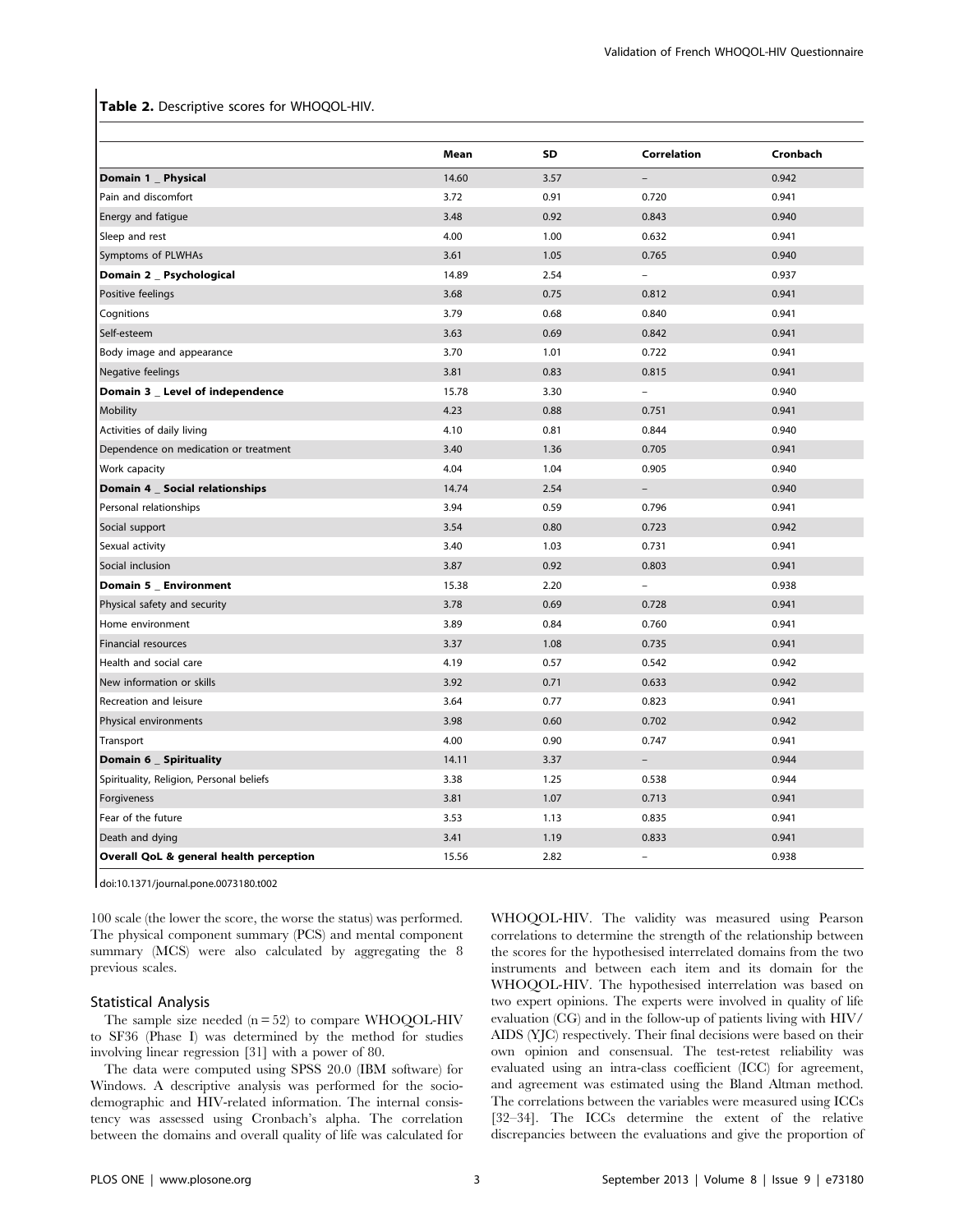Table 3. Coefficients of correlation between domains of WHOQOL-HIV and SF-36.

|                | <b>WHOQOL-HIV</b> |                |                |                |                | SF-36          |            |       |           |           |       |           |           |           |       |
|----------------|-------------------|----------------|----------------|----------------|----------------|----------------|------------|-------|-----------|-----------|-------|-----------|-----------|-----------|-------|
|                | D <sub>1</sub>    | D <sub>2</sub> | D <sub>3</sub> | D <sub>4</sub> | D <sub>5</sub> | D <sub>6</sub> | D suppl BP |       | <b>GH</b> | <b>VT</b> | SF    | <b>MH</b> | <b>RE</b> | <b>RP</b> | PF    |
| D1             |                   |                |                |                |                |                |            | 0.544 |           | 0.763     |       |           |           |           |       |
| D <sub>2</sub> | 0.662             | $\overline{1}$ |                |                |                |                |            |       |           |           |       | 0.703     |           |           |       |
| D3             | 0.538             | 0.650          | $\overline{1}$ |                |                |                |            |       |           |           |       |           | 0.667     | 0.667     | 0.699 |
| D4             | 0.394             | 0.660          | 0.595          | $\overline{1}$ |                |                |            |       |           |           | 0.511 |           |           |           |       |
| D5             | 0.565             | 0.695          | 0.723          | 0.660          | $\overline{1}$ |                |            |       |           |           | 0.595 |           |           |           |       |
| D <sub>6</sub> | 0.521             | 0.537          | 0.355          | 0.320          | 0.224          | $\overline{1}$ |            |       |           |           |       | 0.540     |           |           |       |
| D suppl        | 0.613             | 0.714          | 0.683          | 0.677          | 0.735          | 0.418          |            |       | 0.583     |           |       |           |           |           |       |

D1 = physical domain, D2 = psychological domain, D3 = independence domain, D4 = social domain, D5 = environment domain, D6 = Spirituality, D suppl = Overall QoL, BP = bodily pain, GH = general health perceptions, VT = vitality, SF = social functioning, MH = mental health, RE = role emotional, RP = role physical, PF = physical functioning.

doi:10.1371/journal.pone.0073180.t003

variance attributable to differences between the groups. The effect size was calculated for each domain and item by taking the difference between the mean baseline and follow-up scores on the measurement and dividing by the standard deviation of the baseline scores. All of the tests were two-tailed with a statistical significance level fixed at a p value of 0.05.

#### Results

Among the 64 enrolled subjects in the first phase, 50 were included in phase II of the study. The patients who were not included either did not complete or did not return the questionnaires or were hospitalised during this period. The socio-demographic data of the patients are summarised in Table 1. The age range of the patients was 20 to 66 years old (mean  $age = 41.2 \pm 10.9$  yrs). The mean  $CD4^+$  cell count was 605.4/mm<sup>3</sup> . Eighty-four percent of the patients had undetectable viral loads, and 90% of the patients were undergoing HAART. Sixteen percent of the patients were classified as CDC stage C. Neither questionnaire contained more than 20% of missing responses.

The scores for the different facets and domains for the WHOQOL-HIV instrument, correlations and internal consistency values are presented in Table 2. WHOQOL-HIV demonstrated acceptable internal consistency for the different domains, with Cronbach's alpha values ranging from 0.937 (Psychological) to 0.944 (Spirituality) (Table 2). The Cronbach's alpha values were acceptable for all of the facets (higher than 0.70) (Table 2). The facet-domain correlations ranging between 0.538 and 0.905 were all statistically significant  $(p<0.001)$  (Table 2).

The analysis of the score distribution in our patient population revealed an absence of ceiling and floor effects for all of the domains of WHOQOL-HIV with less than 15% of the patients with a highest or lowest possible score, respectively. The ceiling effects were nearly achieved (14%) for the item Overall QoL and health status. No floor effects were observed, with less than 10% of the patients having the lowest scores for all domains.

The results of the validation process revealed statistically significant correlations between the overall quality of life and different domains of WHOQOL-HIV, with all of the coefficients ranging from 0.418 (Spirituality) to 0.735 (Environment). The correlations between all of the domains for this instrument were significant, with the exception of the correlation between Spirituality and *Environment*  $(p = 0.119)$  (Table 3). Moreover, significant correlations for all of the hypothesised interrelated domains between SF-36 and WHOQOL-HIV were observed (Table 3).

The test-retest reliability contained statistically significant intraclass coefficients for all of the domains and facets (Table 4) (Figure 1). The Bland Altman method revealed a difference between the measurement days for the domains  $(-0.015 \text{ to } 0.795)$ and the facets  $(-0.110)$  to 0.260). All of the differences were included between the limits of agreement. Finally, the effect size was small for all of the items and domains, varying from 0 to 0.36.

#### **Discussion**

Based on the distribution of scores for the WHOQOL-HIV questionnaire, we report good internal consistency and validity. Moreover, the test-retest validity was verified.

The internal consistency was excellent for all of the items and domains, with Cronbach's alpha scores ranging from 0.937 to 0.944. Internal consistency is classically considered acceptable for Cronbach's alpha between 0.70 and 0.95 [35]. Moreover, our results are similar [21,36,37] or even better [25] than the validations of this questionnaire in other languages.

Pearson's correlation coefficients between individual items and their respective domains were also calculated to assess the structural validity of the questionnaire. Values greater than 0.30 are associated with an acceptable result [38]. The structural validity of the questionnaire is very good, with all of the coefficients higher than 0.50. Only the *health and social care* (0.542) and spirituality, religion, personal beliefs (0.538) items showed a slightly lower reliability than for the other items.

Ceiling and floor effects occur when 15% or more of the patients respond with a highest or lowest score, respectively [39]. Similar to the Italian [24], Portuguese [21] and Brazilian [25] versions, we did not observe these effects for any domain in our patients. Therefore, the validity is acceptable with discriminative extreme values.

The validity of the WHOQOL-HIV questionnaire is favourable. Indeed, the WHOQOL-HIV scores are related to the SF-36 scores for the interrelated domains. Even though a significant correlation was found between spirituality and general health perception, the hypothesised interrelationship between these two domains should be discussed. The concepts included in the *spirituality* domain are not fully integrated in the SF-36 questionnaire. However, it has been previously demonstrated that the *spirituality* item is not as important for HIV patients compared to other components of the quality of life [21].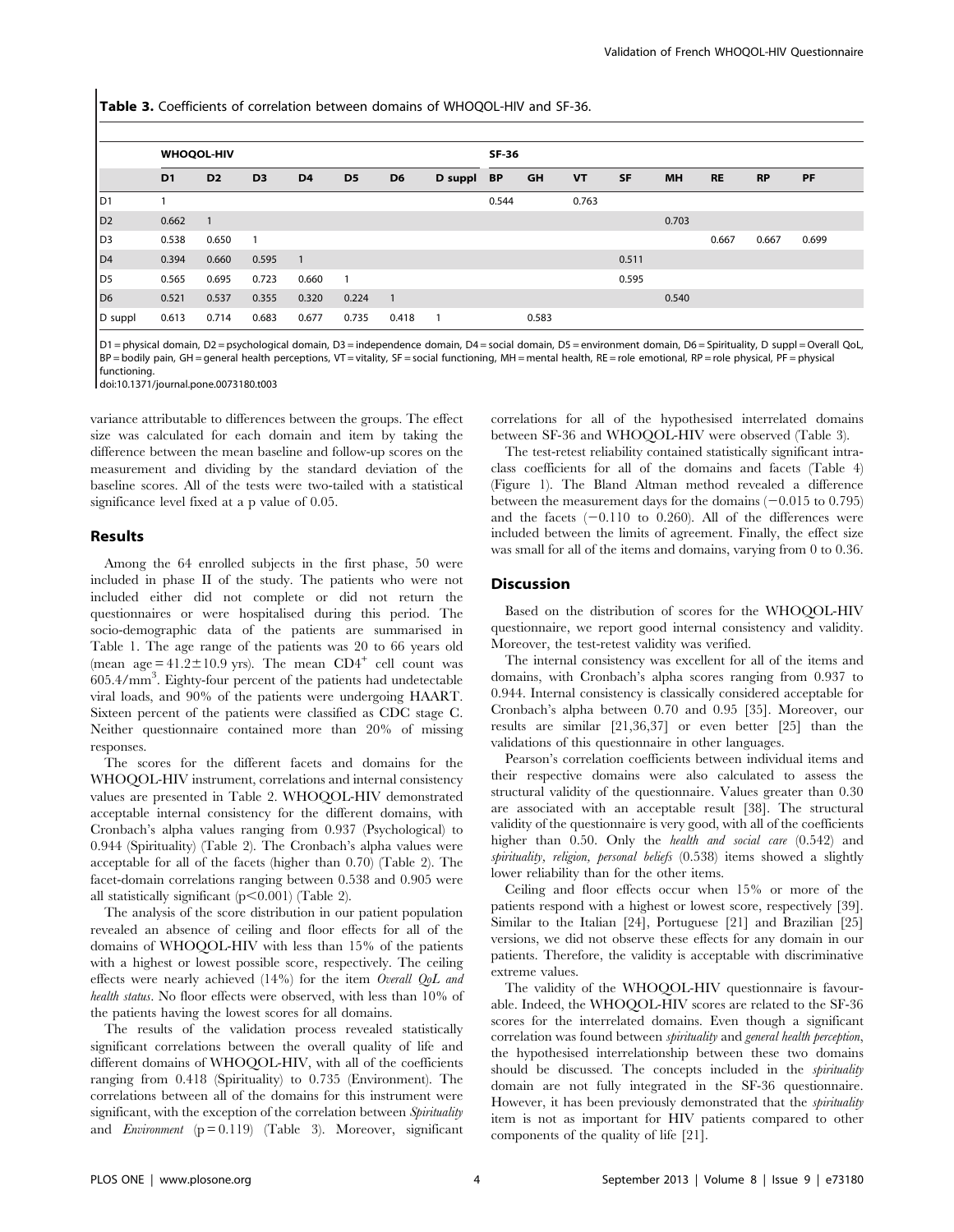

Figure 1. Relationship between scores of domains for test-retest WHOQOL-HIV. doi:10.1371/journal.pone.0073180.g001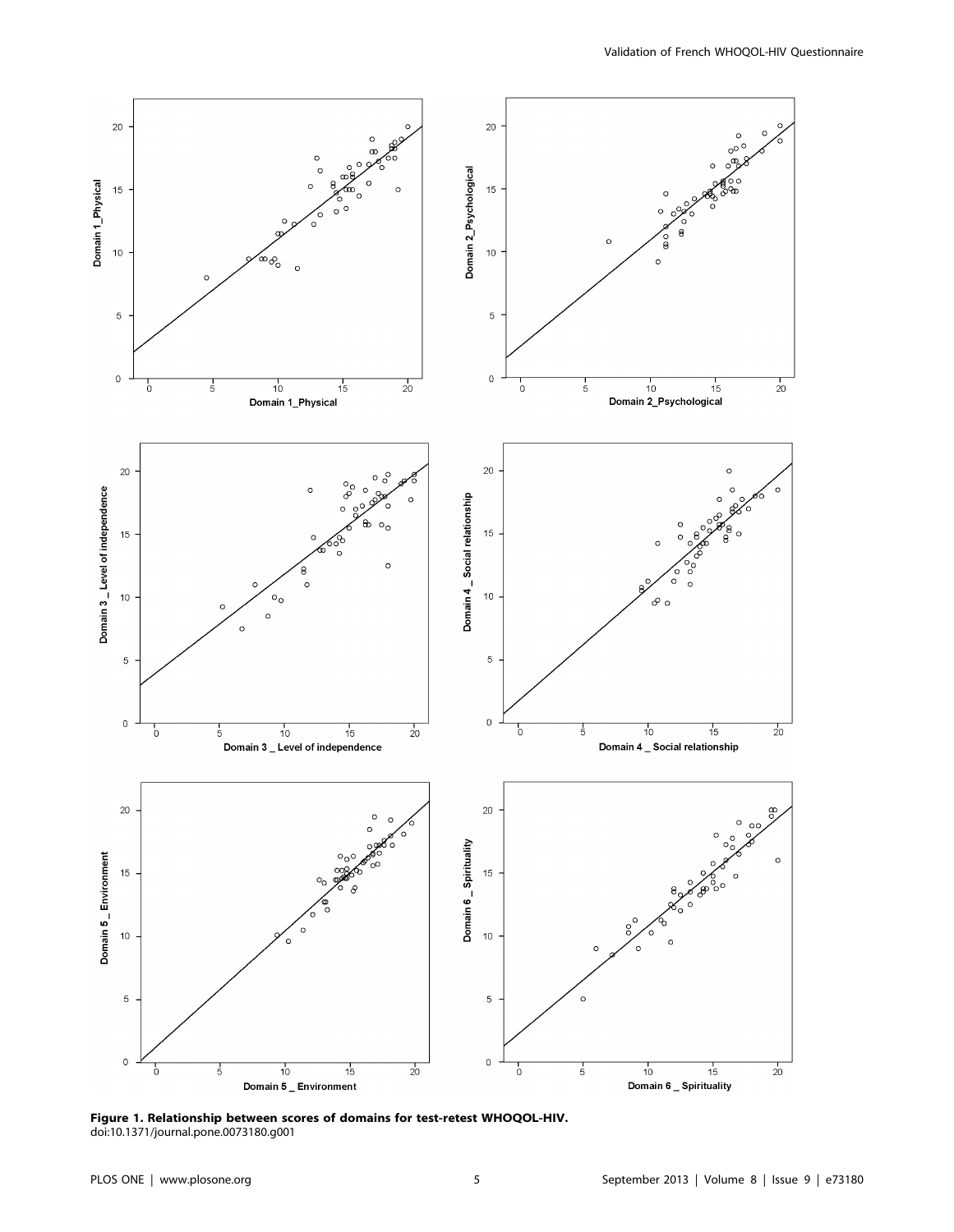Table 4. Results for the WHOQOL-HIV at day 1 and day 15 and intra-class coefficient (ICC) for the different items and domains of the WHOQOL-HIV for the test-retest validation.

|                                          | WHOQOL-HIV day 1 |           | WHOQOL-HIV day 15 |           | Mean bias   |           | Limits of<br>agreement |       | ICC   |
|------------------------------------------|------------------|-----------|-------------------|-----------|-------------|-----------|------------------------|-------|-------|
|                                          | Mean             | <b>SD</b> | Mean              | <b>SD</b> | Mean        | <b>SD</b> | Low                    | High  |       |
| Domain 1 _ Physical                      | 14.60            | 3.57      | 14.61             | 3.58      | $-0.015$    | 2.274     | $-4.472$               | 4.442 | 0.798 |
| Pain and discomfort                      | 3.72             | 0.91      | 3.76              | 0.99      | $-0.045$    | 0.550     | $-1.123$               | 1.033 | 0.832 |
| Energy and fatigue                       | 3.48             | 0.92      | 3.40              | 0.98      | 0.075       | 0.382     | $-0.674$               | 0.824 | 0.919 |
| Sleep and rest                           | 4.00             | 1.00      | 3.88              | 1.03      | 0.120       | 0.637     | $-1.129$               | 1.369 | 0.802 |
| Symptoms of PLWHAs                       | 3.61             | 1.05      | 3.57              | 1.18      | 0.035       | 0.747     | $-1.430$               | 1.500 | 0.776 |
| Domain 2 _ Psychological                 | 14.89            | 2.54      | 14.70             | 2.67      | 0.192       | 1.249     | $-2.257$               | 2.641 | 0.885 |
| Positive feelings                        | 3.68             | 0.75      | 3.61              | 0.69      | 0.075       | 0.563     | $-1.028$               | 1.178 | 0.696 |
| Cognitions                               | 3.79             | 0.68      | 3.72              | 0.64      | 0.070       | 0.385     | $-0.684$               | 0.824 | 0.828 |
| Self-esteem                              | 3.63             | 0.69      | 3.57              | 0.67      | 0.060       | 0.470     | $-0.861$               | 0.981 | 0.761 |
| Body image and appearance                | 3.70             | 1.01      | 3.70              | 1.06      | $\mathbf 0$ | 0.578     | $-1.133$               | 1.133 | 0.845 |
| Negative feelings                        | 3.81             | 0.83      | 3.79              | 0.96      | 0.025       | 0.426     | $-0.811$               | 0.861 | 0.887 |
| Domain 3 _ Level of independence         | 15.78            | 3.30      | 14.98             | 3.51      | 0.795       | 1.925     | $-2.978$               | 4.568 | 0.840 |
| Mobility                                 | 4.23             | 0.88      | 4.04              | 0.97      | 0.185       | 0.701     | $-1.190$               | 1.560 | 0.715 |
| Activities of daily living               | 4.10             | 0.81      | 3.99              | 0.87      | 0.110       | 0.485     | $-0.840$               | 1.060 | 0.835 |
| Dependence on medication or treatment    | 3.40             | 1.36      | 3.14              | 1.48      | 0.260       | 1.184     | $-2.062$               | 2.582 | 0.652 |
| Work capacity                            | 4.04             | 1.04      | 3.82              | 0.99      | 0.220       | 0.686     | $-1.125$               | 1.565 | 0.770 |
| Domain 4 _ Social relationships          | 14.74            | 2.54      | 14.54             | 2.41      | 0.205       | 1.361     | $-2.462$               | 2.872 | 0.849 |
| Personal relationships                   | 3.94             | 0.59      | 3.72              | 0.65      | 0.215       | 0.395     | $-0.558$               | 0.988 | 0.796 |
| Social support                           | 3.54             | 0.80      | 3.55              | 0.78      | $-0.015$    | 0.686     | $-1.359$               | 1.329 | 0.624 |
| Sexual activity                          | 3.40             | 1.03      | 3.37              | 0.98      | 0.030       | 0.658     | $-1.259$               | 1.319 | 0.786 |
| Social inclusion                         | 3.87             | 0.92      | 3.90              | 0.86      | $-0.025$    | 0.635     | $-1.270$               | 1.220 | 0.744 |
| Domain 5 _ Environment                   | 15.38            | 2.20      | 15.31             | 2.15      | 0.073       | 0.951     | $-1.791$               | 1.936 | 0.905 |
| Physical safety and security             | 3.78             | 0.69      | 3.81              | 0.76      | $-0.030$    | 0.573     | $-1.153$               | 1.093 | 0.690 |
| Home environment                         | 3.89             | 0.84      | 3.82              | 0.72      | 0.060       | 0.453     | $-0.829$               | 0.949 | 0.833 |
| Financial resources                      | 3.37             | 1.08      | 3.34              | 0.99      | 0.020       | 0.494     | $-0.949$               | 0.989 | 0.886 |
| Health and social care                   | 4.19             | 0.57      | 4.20              | 0.53      | $-0.020$    | 0.448     | $-0.899$               | 0.859 | 0.665 |
| New information or skills                | 3.92             | 0.71      | 3.95              | 0.63      | $-0.025$    | 0.587     | $-1.176$               | 1.126 | 0.615 |
| Recreation and leisure                   | 3.64             | 0.77      | 3.57              | 0.74      | 0.060       | 0.526     | $-0.971$               | 1.091 | 0.756 |
| Physical environments                    | 3.98             | 0.60      | 3.80              | 0.63      | 0.180       | 0.388     | $-0.581$               | 0.941 | 0.802 |
| Transport                                | 4.00             | 0.90      | 4.11              | 0.79      | $-0.110$    | 0.547     | $-1.182$               | 0.962 | 0.793 |
| Domain 6 _ Spirituality                  | 14.11            | 3.37      | 13.86             | 3.67      | 0.240       | 1.308     | $-2.324$               | 2.804 | 0.931 |
| Spirituality, Religion, Personal beliefs | 3.38             | 1.25      | 3.30              | 1.29      | 0.070       | 0.567     | $-1.041$               | 1.181 | 0.900 |
| Forgiveness                              | 3.81             | 1.07      | 3.60              | 1.13      | 0.200       | 0.732     | $-1.235$               | 1.635 | 0.777 |
| Fear of the future                       | 3.53             | 1.13      | 3.54              | 1.16      | $-0.005$    | 0.538     | $-1.060$               | 1.050 | 0.889 |
| Death and dying                          | 3.41             | 1.19      | 3.42              | 1.26      | $-0.015$    | 0.644     | $-1.277$               | 1.247 | 0.862 |
| Overall QoL & general health perception  | 15.56            | 2.82      | 15.10             | 2.84      | 0.460       | 1.876     | $-3.217$               | 4.137 | 0.781 |

All ICC are statistically significant ( $p<0.001$ ).

doi:10.1371/journal.pone.0073180.t004

The test-retest reliability was evaluated by an intra-class coefficient for agreement, which is the most suitable reliability parameter [35] and more adequate than the intra-class coefficient for consistency [32]. Both instruments were administered again at two weeks. Two weeks is a time period that is long enough to prevent the patients from remembering the previous test but short enough to avoid changes in health status. As a value of 0.70 represents the minimum standard for reliability [40], our results demonstrated a good test-retest reliability for all of the domains. Moreover, using the Bland and Altman method, our results reveal

a bias lower than 0.800 for all of the domains. The Bland and Altman method [41] is an adequate method to observe absolute measurement errors between two repetitive tests [35].

The effect size is defined as small  $(ES < 0.2)$ , small to moderate (ES between 0.2 and 0.5), moderate to large (ES between 0.51 and 0.79), and large (ES  $>$  0.79) [42]. The effect size is a simple way to quantify the size of the difference between two measurements. In our study, nearly all of the effect sizes were lower than 0.2. Only three effect sizes were between 0.2 and 0.4. These results highlight good agreement between the measurements.